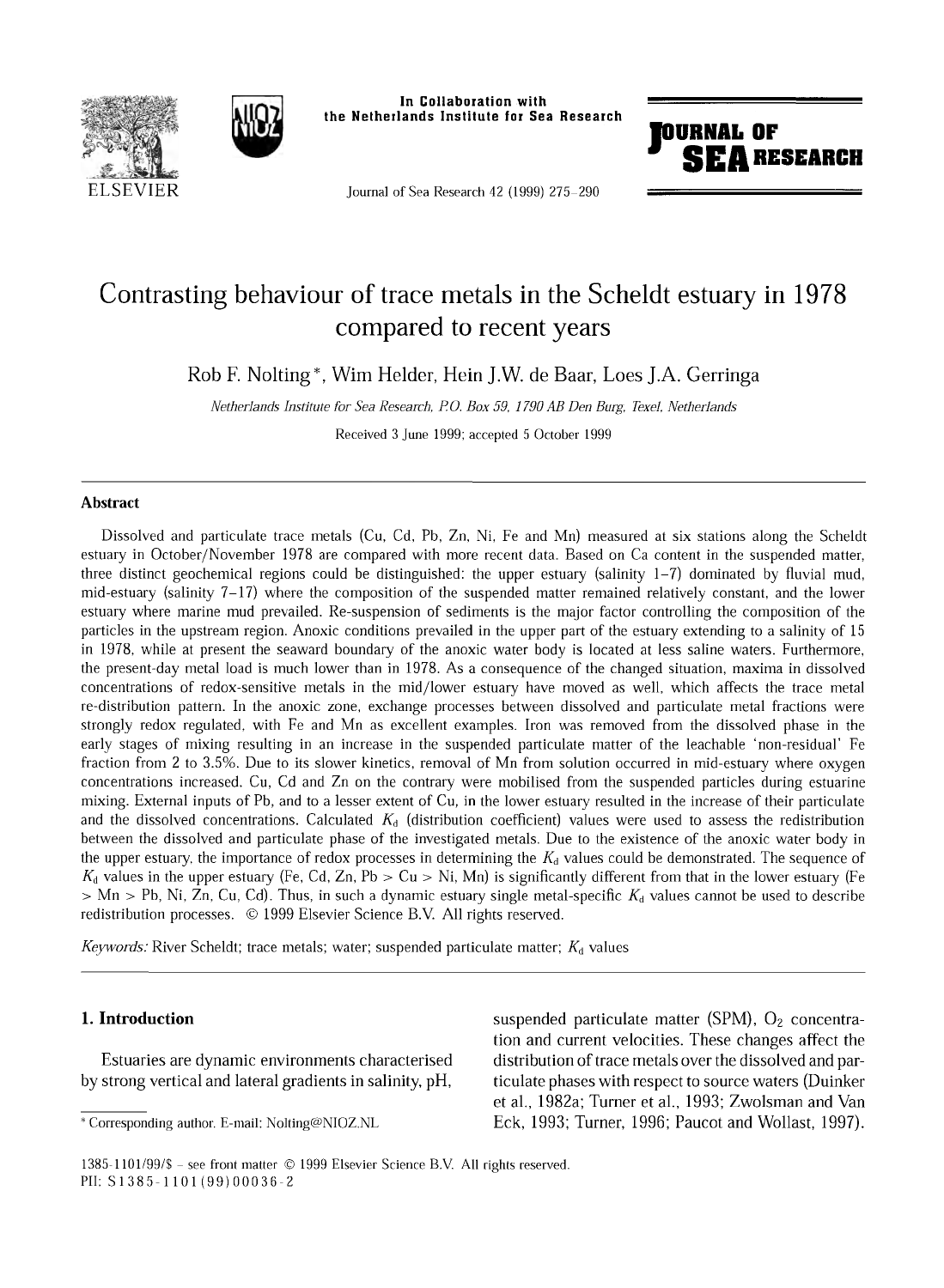The most favourable estuaries to study these effects are those where the residence time of the water is long enough to reach chemical equilibrium.

One such estuary is that of the river Scheldt. The mean annual discharge of the water and suspended load amounts to  $3.2 \times 10^9$  m<sup>3</sup> and  $0.4 \times 10^6$  t, respectively (Valenta et al., 1986; Van Maldegem et al., 1993). In the estuary, the residual currents, measured in a cross-section over one complete tidal cycle, drop from  $0.08 \text{ m s}^{-1}$  at Durme 100 km upstream, to  $0.02$  $m s^{-1}$  at Bath 50 km upstream of the river Scheldt (Wollast, 1988). The average residence time in the brackish water zone, which extends over 100 km. is between 1 and 3 months (Wollast, 1988). At the time of our study (1978), about two-thirds of the suspended load were related to anthropogenic activities and highly contaminated with heavy metals (Wollast, 1988). The particles, due to domestic and agricultural inputs, had an organic matter content as high as 40 to 60% by weight (Wollast, 1988), which led to almost anoxic conditions in the upstream mixing zone of the river due to intense mineralisation processes. Thus, oxidation and reduction processes dictated metal chemistry. At present, however, the organic matter content of the fluvial SPM is in the order of 10 to 15% (Van Maldegem et al., 1993).

Recently several articles have appeared describing the geochemistry of trace metals in the river Scheldt and its estuary (Zwolsman and Van Eck, 1990, 1993; Monteny et al., 1993; Regnier and Wollast, 1993; Stronkhorst, 1993; Paucot and Wollast, 1996, 1997; Zwolsman et al., 1997; Baeyens etal., 1998a,b). Most of these papers are based on samples collected along longitudinal sections, and only a few of the results were obtained at fixed tidal stations. Exchange processes of the metals are mostly explained by the changing oxidation and reduction conditions that occur in the estuarine mixing zone (Zwolsman and Van Eck, 1990, 1993; Monteny et al., 1993; Regnier and Wollast, 1993). Another approach to explaining trace metal desorption/mobilisation is the use of distribution coefficients  $(K_d, cm^3 \text{ g}^{-1})$  (Turner et al., 1993). Monteny et al. (1993) and Paucot and Wollast (1996, 1997) applied this approach to the estuarine zone of the river Scheldt. Although part of the data (Mn, Cd, Ni, Zn) discussed in the present paper were published earlier (Duinker et al., 1982a), it is interesting, also in a historical context, to compare them with data pub-

lished recently. Due to the reduction of local inputs and the improvement of waste-water treatment, the anoxic zone has now moved upstream to a salinity of around 7 in summer (Zwolsman et al., 1997; Baeyens et al., 1998b). In winter, with high river discharges, the situation has improved to the extent that no anoxic zone exists in the upper estuary any more (Zwolsman et al., 1997; Baeyens et al., 1998b). With the information of the present situation in the Scheldt estuary and our historical data, it will be interesting to investigate which impact the changed situation has on the trace metal distributions. We present data for Cu, Pb, Cr, Fe and Al not published earlier and calculate *K&* values to describe the complex trace metal behaviour in the river Scheldt.

A detailed description of the study area is given by Zwolsman et al. (1997) and will not be repeated in this paper. All data discussed here can be obtained from the authors on request.

## **2. Sampling and methods**

Six 13-h-lasting tidal stations, covering the whole salinity regime from fresh to saline waters, in the Scheldt estuary (Fig. 1) were sampled with RV *Eider* of the Netherlands Institute for Sea Research (NIOZ) in October and November 1978. The sampling positions were selected in such a way that at most tidal stations the minimum or maximum salinity mea-



Fig. 1. Map of the river Scheldt with the six positions of the tidal stations. The bar indicates the salinity range observed at each station.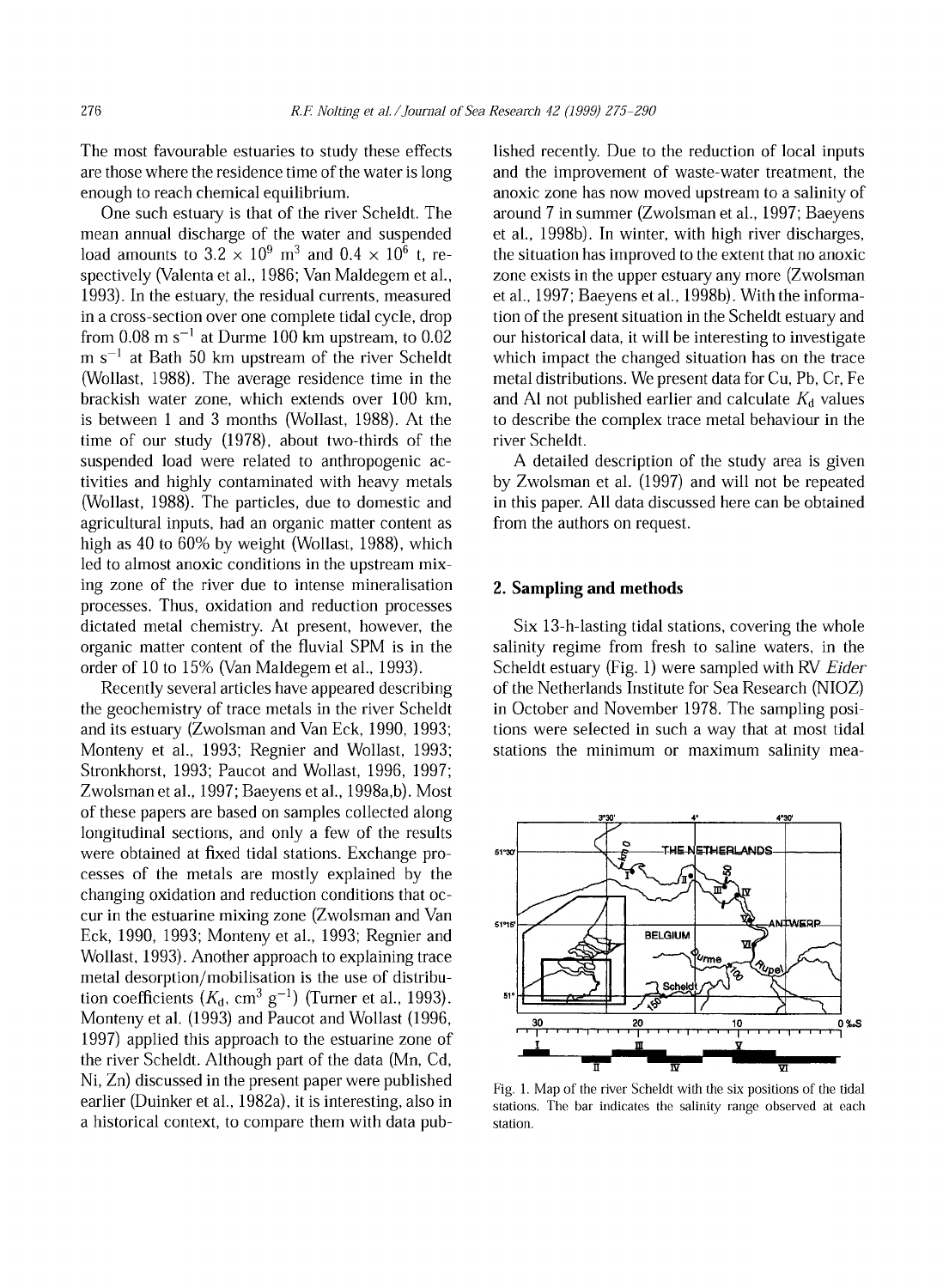sured during one tidal cycle overlapped with those obtained at the adjacent stations (Fig. 1). Current velocities were highest at the surface at all stations, and varied from 1.2 m s<sup>-1</sup> at station VI to 0.7 m s<sup>-1</sup> at station I.

Water samples  $(1 \text{ dm}^3)$  were collected at 1 m depth every hour and immediately filtered under nitrogen gas pressure over 0.45  $\mu$ m Supra Pur HCl washed Millipore cellulose nitrate filters in an allteflon apparatus (Duinker and Nolting, 1977). Filtrates were collected in pre-cleaned polypropylene bottles and acidified to pH 2 with  $1 \text{ cm}^3$  Supra Pur 12 N HC1. The filters + residue were washed with  $50 \text{ cm}^3$  double quartz distilled water to remove sea-salts, dried at 70°C, and stored in petri dishes. Although all precautions were taken to avoid contamination, we have to keep in mind that at the time of this investigation sampling and processing were not as sophisticated as today. Therefore, contamination during sampling cannot be completely ruled out. However, taking into account the very high trace metal concentrations present in the Scheldt estuary during our research, such contamination would be of minor importance. Dissolved oxygen, temperature, pH and current velocities were measured continuously with a multi probe supplied by the Université Libre de Bruxelles.

Dissolved metals were determined after a preconcentration-complexation treatment by graphite furnace atomic absorption spectroscopy (GFAAS). The metals were complexed with a mixture of 1% each of ammonium-pyrrolidine-dithiocarbamate (APDC), diethyl-ammonium-diethyl-dithiocarbamate (DDDC), and extracted into methyl isobutylketone (MIBK) in teflon separatory funnels. After phase separation the water was discarded, and the complexes in the MIBK were destroyed by adding 12 N nitric acid (Supra Pur), back extracted into 5 cm3 double quartz distilled water, and stored in small teflon bottles (Kinrade and Van Loon, 1974; Danielsson et al., 1978). Standard additions were added to some water samples to determine the extraction efficiency, which was better than 90% for all metals investigated.

After drying and weighing the filters, they were combusted in a low temperature asher and the residue was extracted with  $50 \text{ cm}^3$  0.1 N HCl. After 18 h the solutions were filtered over a 0.45  $\mu$ m acid washed

Millipore (cellulose nitrate) filter (Duinker et al., 1974). The filtrate with the 'non-residual' fraction was stored in  $50$ -cm<sup>3</sup> volumetric flasks and the filters containing the residual fraction were digested with a hydrofluoric acid, aqua regia  $(HF-HNO<sub>3</sub>:HCl: 1:3)$ mixture in Teflon bombs at 110°C for two hours. After cooling, the solutions were stored in  $50$ -cm<sup>3</sup> polypropylene volumetric flasks which contained 30  $\text{cm}^3$  saturated boric acid (H<sub>3</sub>BO<sub>3</sub>) as stabiliser (Rantala and Loring, 1977). With this procedure we obtained the 'leaehable' (non-residual) and 'residual' fractions of the trace and major elements in the SPM. The sum of these two fractions presented the total metal content in the SPM. Differences between summing up of the two fractions and direct measurement of the total metal content SPM were studied and repeated for reference sediment samples in 1990, using the same methods as in 1978 (Van Hoogstraten and Nolting, 1991). It showed that for most elements this difference was less than 5%. Depending on their concentration in the final solution the metals were determined either by flame or graphite furnace AAS (Perkin Elmer 5000), while standard addition techniques were applied in order to compensate for matrix effect. The precision and accuracy for the determination of the elements in the SPM were extensively studied by inter-laboratory measurements, filtration and centrifugation, and different detection methods (AAS and neutron activation analysis, NAA) (Duinker et al., 1979a). The results of these inter-comparisons, in triplicate, showed that for the trace metals small differences occurred between filtration and centrifugation, due to particle-size effects, but that for the major elements no differences were found. Reproducibility of the analyses was between  $6$  and  $12\%$ , depending on the amount SPM per  $dm^3$ .

### **3. Results and discussion**

## *3.1. Suspended particulate matter*

The amount of SPM (mg  $dm^{-3}$ ), as measured over the entire tidal cycles is given in Fig. 2a. Maximum turbidity decreased sharply from about 300 mg dm<sup> $-3$ </sup> at low salinity to 30–80 mg dm<sup>-3</sup> at positions IV–II  $(S > 15)$ . At positions VI and V the SPM changed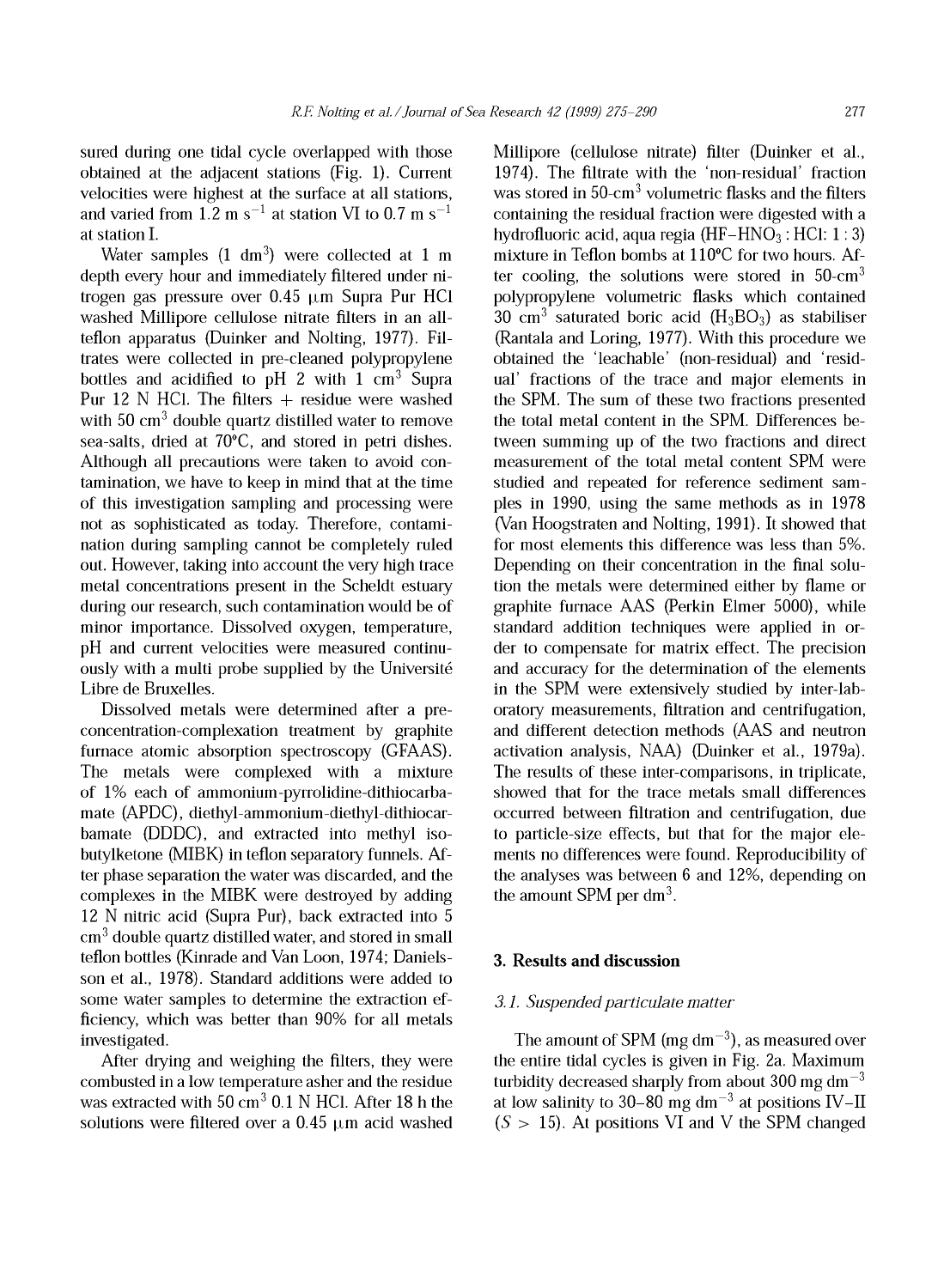

Fig. 2. Amount of (A) SPM and (B) pH and oxygen concentration in relation to salinity. All data obtained during the tidal cycles at each fixed position.

rapidly depending on current velocities. Maximum SPM concentrations occurred simultaneously with maximum currents probably as a result of resuspension of bottom sediments, and minimum values were observed at slack water.

Accumulation of sediments takes place in a 30-km-long zone (Fig. 1: km 55-85, near the port of Antwerp) and is described in detail by Wollast (1988). Particularly in the upper estuary colloids may be important in addition to SPM (Duinker et al., 1982a).

#### *3.2. Dissolved oxygen and pH*

Dissolved  $O_2$  was very low in the upper part of the estuary (stations VI and V) and values sharply increased at a  $S > 15$  (Fig. 2b). These low O<sub>2</sub> concentrations are a result of the microbial degradation of organic matter using oxygen as an electron acceptor (Billen, 1975; Paucot and Wollast, 1997; Regnier et al., 1997). The extension of the area under anoxic conditions changes over the year due to differences in freshwater input, temperature and organic loading, and is smaller in winter periods (Zwolsman and Van Eck, 1993). Recent observations made by Zwolsman et al. (1997), Paucot and Wollast (1997) and Baeyens et al. (1998b) indicate that the anoxic area has moved from salinity 15 in 1978 to salinity  $< 7-8$ at present, thanks to improved waste-water treatment in the hinterland (Fig. 3).

The decrease of pH in the upper estuary (Fig. 2b) is mainly due to intense nitrification (Zwolsman and Van Eck, 1993; Regnier and Wollast, 1993; Paucot and Wollast, 1997; Zwolsman et al., 1997).

#### *3.3. Characteristics of the suspended matter*

We used the total Ca content of the suspended particles (Fig. 4a) to calculate the mixing ratio of SPM in different parts of the estuary. This approach was used earlier by Nolting et al. (1990) to differentiate between river- and marine-derived particles in the Rhine estuary. As indicated in Fig. 4a the Ca content of the SPM depends on the tidal period, and hence on the current velocity, especially downstream. For example, the Ca content in the SPM sampled during a complete tidal cycle at station I  $(S \sim 30)$  ranged from 6.3% during low tide to 10.1% at high tide. Taking a Ca content in the SPM of 4.4% at salinity 1.5 (Fig. 4a) and 10.3% for the marine material (salinity 33, Paalman, 1997), the distribution pattern of fluvial particles in the estuary as presented in Fig. 4b was calculated. This SPM distribution agrees well with the results of Salomons and Eysink (1981), using the difference in  $C^{12}/C^{13}$  ratios of fluvial and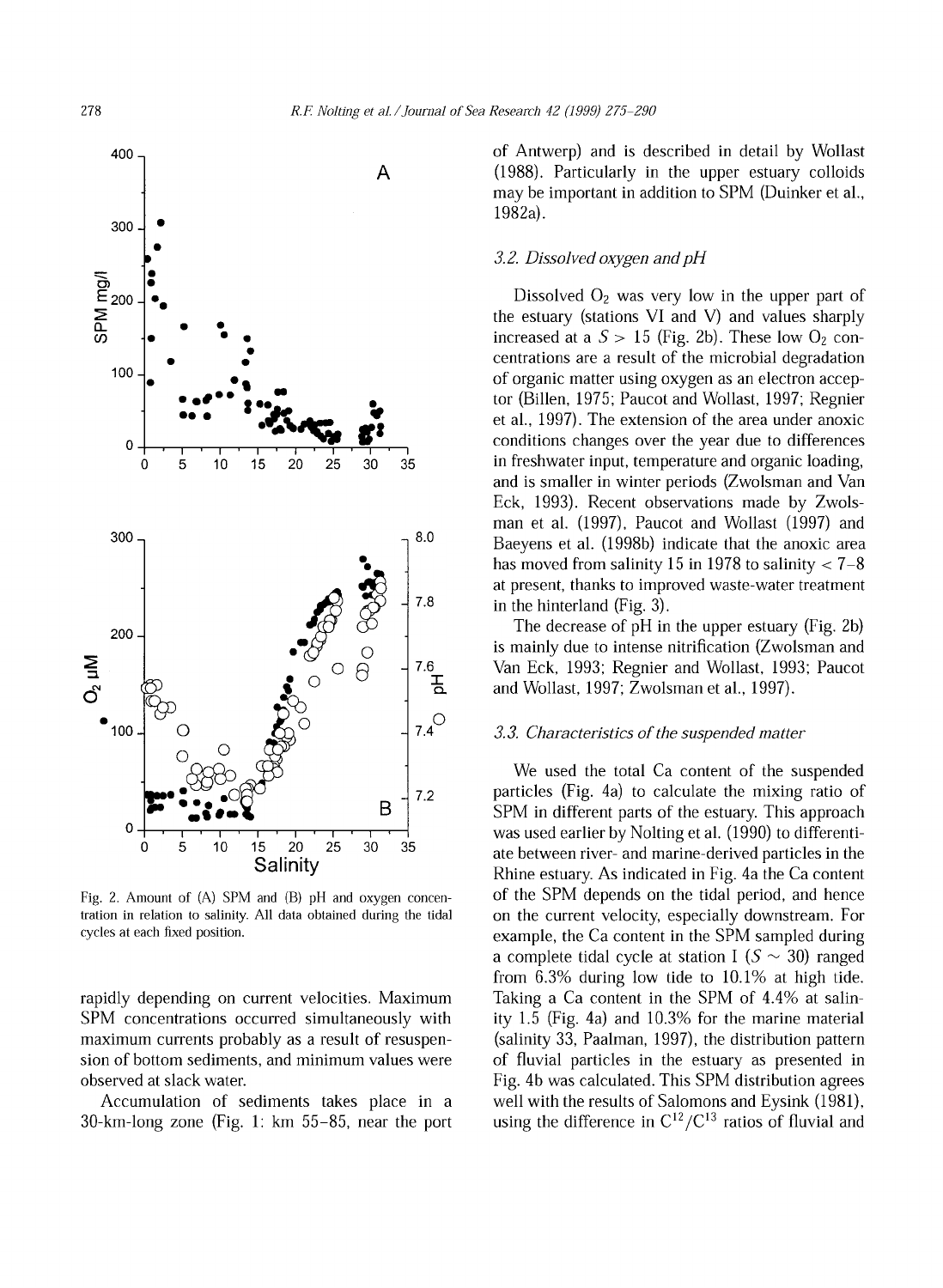

Fig. 3. Oxygen concentrations  $(\mu M)$  against salinity in October/ November 1978 (this study) and in October 1987 (data Zwolsman et al., 1997).

marine SPM. Regnier and Wollast (1993) used Al as a tracer and produced almost the same distribution of SPM in terms of marine versus fluvial SPM. We also measured Al in the SPM, and although the concentrations were in the same range (4.0-5.0%) as those obtained by Regnier and Wollast (1993), we did not find a significant difference in Al content between marine and riverine end members; neither did Zwolsman and Van Eck (1999).

At low salinity the percentage of fluvial material decreases rapidly to about 70% *(S* 7), shows a weaker gradient between salinity 7 and 17, and then decreases to 10% at a salinity of 30. However, the distribution pattern of fluvial SPM versus salinity depends strongly on the river flow (Verlaan et al., 1998). So the positions of the zones may change during the year, but the pattern itself remains intact (Nihoul et al., 1978; Salomons and Eysink, 1981; Regnier and Wollast, 1993)



Fig. 4. (A) Calcium content in the SPM at the six stations. Samples collected at high tide  $(H, T)$  and low tide  $(L, T)$ , the marine end member *(M.E)* and the fluvial end-member *(F.E),* indicated by the arrow are highlighted in the figure. (B) The percentage of fluvial material calculated with the Ca content in the SPM is presented as function of salinity.

#### *3.4. Metal exchanges*

The rapid removal of Fe from the dissolved phase in the early stages of estuarine mixing is well described for many estuaries (Sholkovitz, 1978; Duinker and Nolting, 1978; Figuères et al., 1978; Hunter and Leonard, 1988; Wen et al., 1999). Fig. 5a shows the leachable Fe fraction (as percent of SPM) and dissolved Fe. The oxidation of Fe into oxyhydroxides, with a subsequent removal from the dissolved phase, can be seen in Fig. 5a,b. Between salinity 3 and 7 the leachable Fe fraction (Fig. 5a),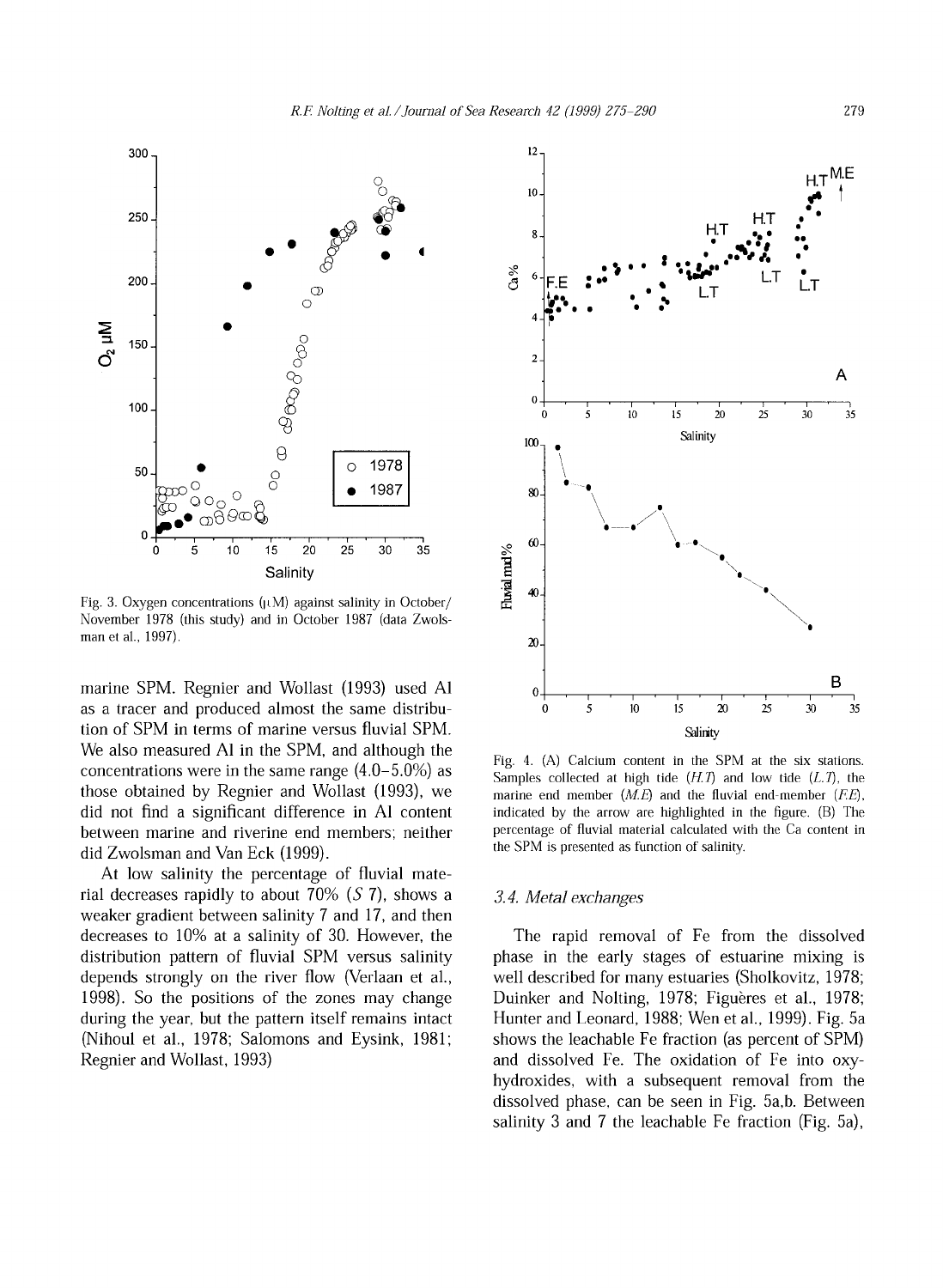

Fig. 5. (A) Dissolved Fe  $(\mu M)$  concentration and Fe % in the SPM (leachable fraction) against salinity. (B) Total Fe concentration in (%) and the Fe/AI ratio in the SPM.

the total Fe content and the Fe/AI ratio increase (Fig. 5b). Taking the increase in the leachable Fe fraction to be about 1.5% (from near 2% to 3.5%), and a SPM content of 50 mg  $dm^{-3}$ , we calculate that 13  $\mu$ M Fe had to be removed from the water phase to account for this increase. This amount is a factor of 2 to 3 higher than the decrease in the dissolved Fe concentration ( $\sim$ 5  $\mu$ M) observed in the upper estuary. Other processes such as resuspension of Fe-containing bottom sediments might explain the remaining part.

Like Fe, Mn is strongly affected by the redox conditions (Fig.  $6$ ). This phenomenon was described extensively by Duinker et al. (1979b, 1982a) and Wol-



Fig. 6. Dissolved Mn ( $\mu$ M) and particulate Mn ( $\mu$ g/g) in relation to salinity.

last et al. (1979), so only a short summary of our results is given here. As soon as the oxygen concentration increases, at salinity 15, Mn is oxidised, removed from the water phase and precipitated as oxyhydroxide coatings on suspended particles. This is indicated by a total particulate Mn increase from 800  $\mu$ g g<sup>-1</sup> up to 2000  $\mu$ g g<sup>-1</sup> between *S* = 15-20 (Fig. 6).

In contrast to Fe and Mn, Cr behaves more or less conservatively as pointed out by Regnier and Wollast (1993) and Salomons and Eysink (1981). This is confirmed by the data in Fig. 7a, showing that the Cr/Al ratio in the SPM is correlated with mass of SPM. The Cr distribution resembles the mixing profile of fluvial mud (Fig. 7b) supporting its conservative behaviour. This is also reflected in the leachable Cr fraction, which is more or less constant (20-30%) over the entire estuary (Fig. 7b)

The mixing curve of Pb is completely different from those of the other metals. Up to a salinity of 15, total particulate Pb concentrations are more or less constant at 100 to 150  $\mu$ g g<sup>-1</sup> and then increase to ~400 to 600  $\mu$ g g<sup>-1</sup> at higher salinity with the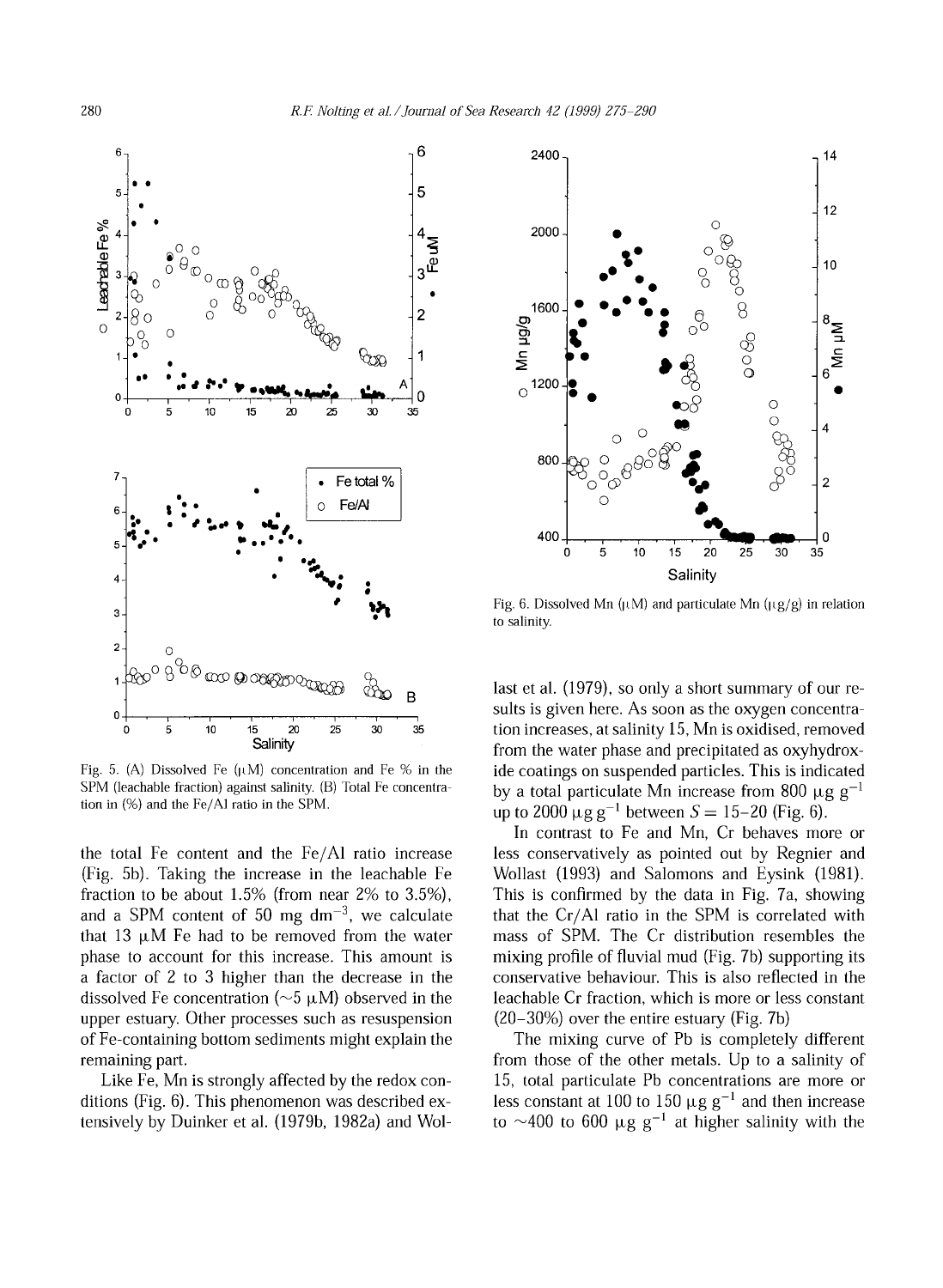

Fig. 7. (A) The Cr/Al ratio in relation to the amount marine suspended particulate matter, and (B) total and leachable fraction of  $Cr$  ( $\mu$ g/g) in the SPM.

largest fluctuations at  $S \sim 30$  (Fig. 8a). This is in contrast to the recent observations of Regnier and Wollast (1993), Baeyens et al. (1998b) and Zwolsman and Van Eck (1999), who reported decreasing Pb concentrations with increasing salinity. However, Wollast (1988) reported Pb concentrations varying from 30 to 150  $\mu$ g g<sup>-1</sup> in sediments in the upper estuary with the lowest values in the upper part of the estuary. Taking into account the increase of the Pb/Al ratio at higher salinity (not shown), it is unlikely that small inorganic particles with a high Pb content alone explain our observations. An alternative explanation of the increases in the dissolved

 $(Fig. 8b)$  and particulate Pb fractions  $(Fig. 8a)$  may be external inputs for which there are three possibilities. (1) Lead-enriched material derived from the tidal flats, (2) an atmospheric source that results in a significant increase in particulate Pb  $(w/w)$  at  $SPM = 30$  mg dm<sup>-3</sup>, or (3) local pollution sources. If local inputs were the dominant source then the fact that the higher Pb concentrations in the SPM were not detected 12 and 17 years later by Regnier and Wollast (1993) and Baeyens et al. (1998b) could mean that these inputs are now absent or diminished. We have to keep in mind that during this study all SPM samples were collected by filtration. The more recent SPM samples were obtained by centrifugation, and this difference in sampling techniques could also explain part of the discrepancy in the Pb data. Filtration removes the smallest particles with large surface areas and possibly high Pb and Cu content from the water phase, while this fraction probably escapes the centrifugation, and therefore may not have been detected.

The Cu content in the SPM illustrated in Fig. 8c. shows decreasing concentrations in the upper and mid-estuary. Mixing of marine particles with low Cu content with those of fluvial origin is the main factor that controls this distribution pattern. The very constant leachable fraction of 60 to 80% in the major part of the estuary supports this observation. Superimposed on this, particles with a higher Cu content, equal to the Pb observations, are present in the lower estuary. The conservative Cu/Al ratio (not shown) at  $S < 20$  indicates physical mixing of particles with different Cu content and implies that geochemical processes are of minor importance (Monteny et al., 1993). The observed concentration range  $(50-300 \text{ µg g}^{-1})$  equals those reported by Monteny et al. (1993), Regnier and Wollast (1993), and Zwolsman and Van Eck (1993). However, none of these authors detected a higher Cu content in the SPM in the lower part of the estuary. In contrast, Duinker and Nolting (1977) observed in 1975 an increase in the SPM-Cu content from 200 to 400  $\mu$ g  $g^{-1}$  in the mid-estuary and a subsequent decrease to  $200 \mu g g^{-1}$  at *S* 25.

Dissolved Cu concentrations (Fig. 8d) vary significantly in the freshwater and estuarine section without distinct trends. Oxidation of metal sulphides from resuspended sediments in the oxic part of the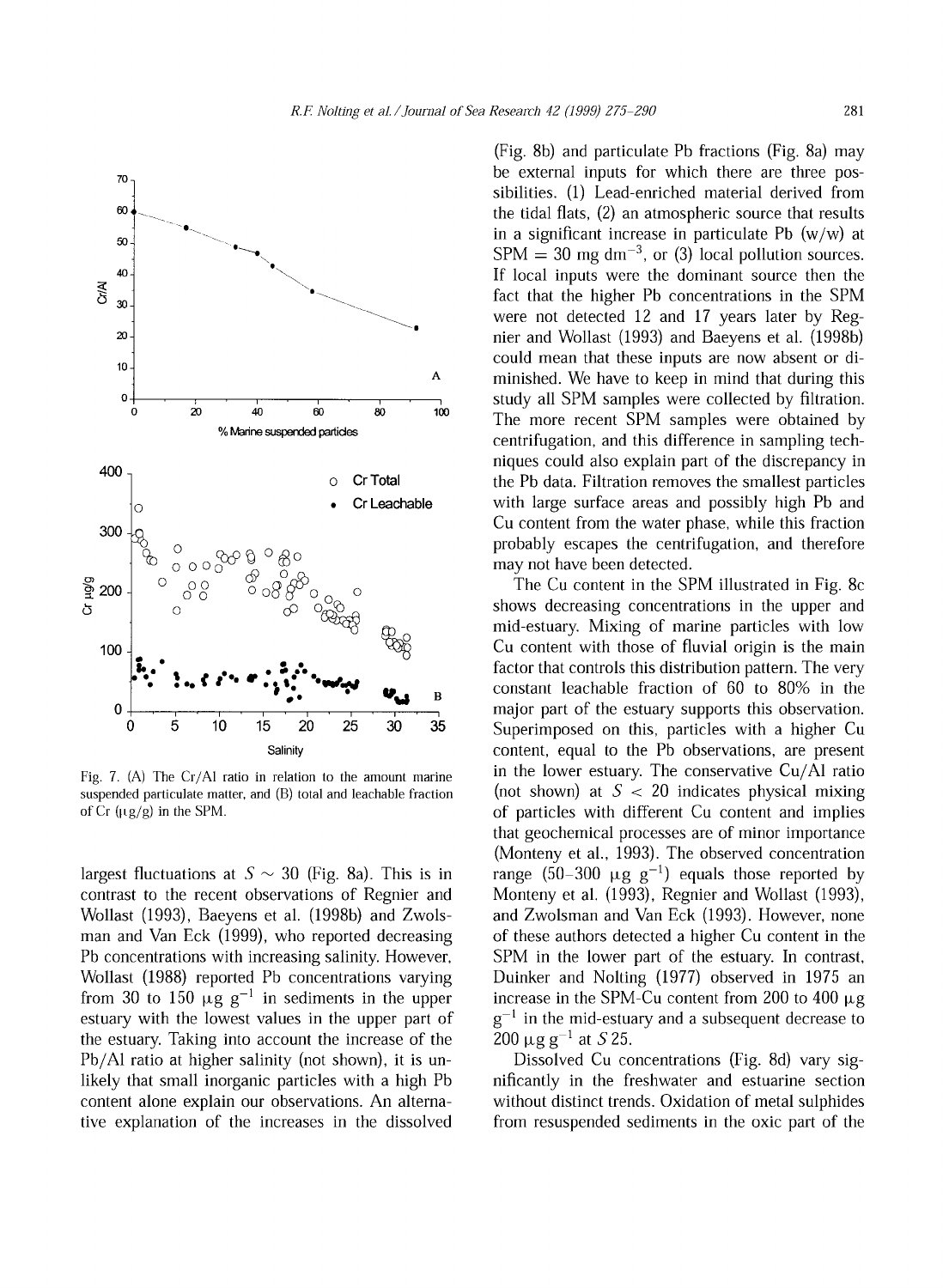

Fig. 8. (A) Total and leachable fraction of Pb in SPM, (B) dissolved concentrations of Pb, (C) total and leachable fraction of Cu in SPM, and (D) dissolved concentrations of Cu as function of salinity. Data from all stations.

Scheldt may contribute to this patchy pattern. Copper concentrations varying from 5 to 82 nM over an annual period at a fixed station near Hansweert (km 60) in 1993 were reported by Gerringa et al. (1996a,b). Higher dissolved Cu concentrations at a salinity of 17 were also reported by Monteny et al. (1993), Zwolsman and Van Eck (1993) and Baeyens et al. (1998b). Duinker and Nolting (1977) reported dissolved Cu concentrations of 47 nM in the lower part of the estuary in 1975. All these observations indicate that the variation in the dissolved Cu concentrations is large and strongly depends on current velocity and hence tidal phase. Variations in dissolved Cu may be explained by variations in dissolved organic ligand concentrations as shown by Van den Berg et al. (1987) and Gerringa et al. (1998).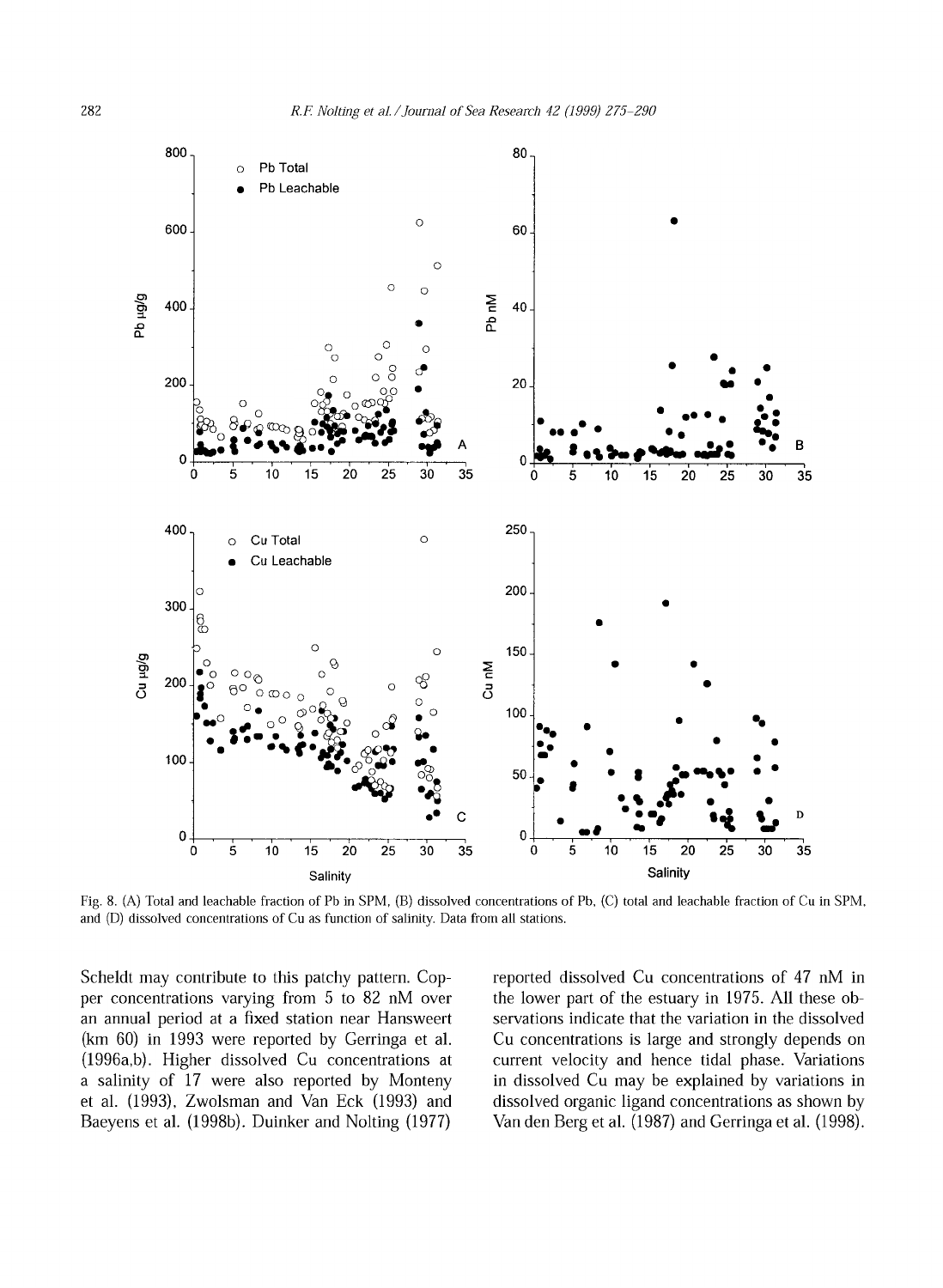#### *3.5. Comparison o f1978 with the present situation*

At present the extension of the anoxic part of the river Scheldt is significantly smaller than in 1978 (Fig. 3). In summer, it presently extends to a salinity of  $\sim$ 7 and during winter with high river discharges there is no anoxic zone in the upper part of the estuary at all (Zwolsman and Van Eck, 1993; Zwolsman et al., 1997; Baeyens et al., 1998b). This has consequences for the behaviour and distribution of metals, especially for redox controlled metals (Duinker et al., 1982a). The effect of the shift of the anoxic zone to lower salinity is illustrated by the dissolved and particulate Mn distributions. While in 1978 the dissolved and particulate peaks were observed at  $S \sim 10$  and  $S \sim 22$ , respectively (Fig. 6), these maxima have moved to  $S < 10$  and  $S \sim 15$  at present (Paucot and Wollast, 1997).

Also the dissolved Zn maximum which was observed at  $S \sim 18$  during our study in 1978 has shifted to  $S < 10$  (Fig. 9a), both in summer and winter (Zwolsman et al., 1997; Baeyens et al., 1998b). Thus, now the mobilisation of Zn occurs in a smaller area than in the past. This may, together with the reduced trace metal loads, explain the lower dissolved Zn concentrations measured by Zwolsman and Van Eck (1993), Zwolsman et al. (1997) and Baeyens et al. (1998b).

For dissolved Cd (Fig. 9b) the shift is more dramatic. In 1978 the dissolved Cd concentration started to increase at salinity  $>15$  and a clear maximum was observed at  $S \sim 20$ . At present a broad dissolved Cd plateau at 1 nM is found between salinity 5 and 30 and concentrations are significantly lower (Zwolsman et al., 1997; Baeyens et al., 1998b). Comparing the present situation with the past, we conclude that the area of Zn mobilisation is restricted to lower salinity ranges at present and that Cd mobilisation starts at salinity 5 compared to 15 in 1978, and continues over a longer salinity range. The differences in mobilisation of Zn and Cd may be explained by the slower kinetics for oxidation of Cd sulphides than of Zn sulphides. This different behaviour will be described separately in detail by Gerringa et al. (in prep.), using model calculations from both data sets.

For dissolved Cu we did not find a clear maximum in the estuary, but concentrations were significantly



Fig. 9. The maxima and dissolved concentrations of (A) Zn, (B) Cd, and (C) Cu in the Scheldt estuary against salinity in 1978 (this study) and in 1987 (data Zwolsman et al., 1997).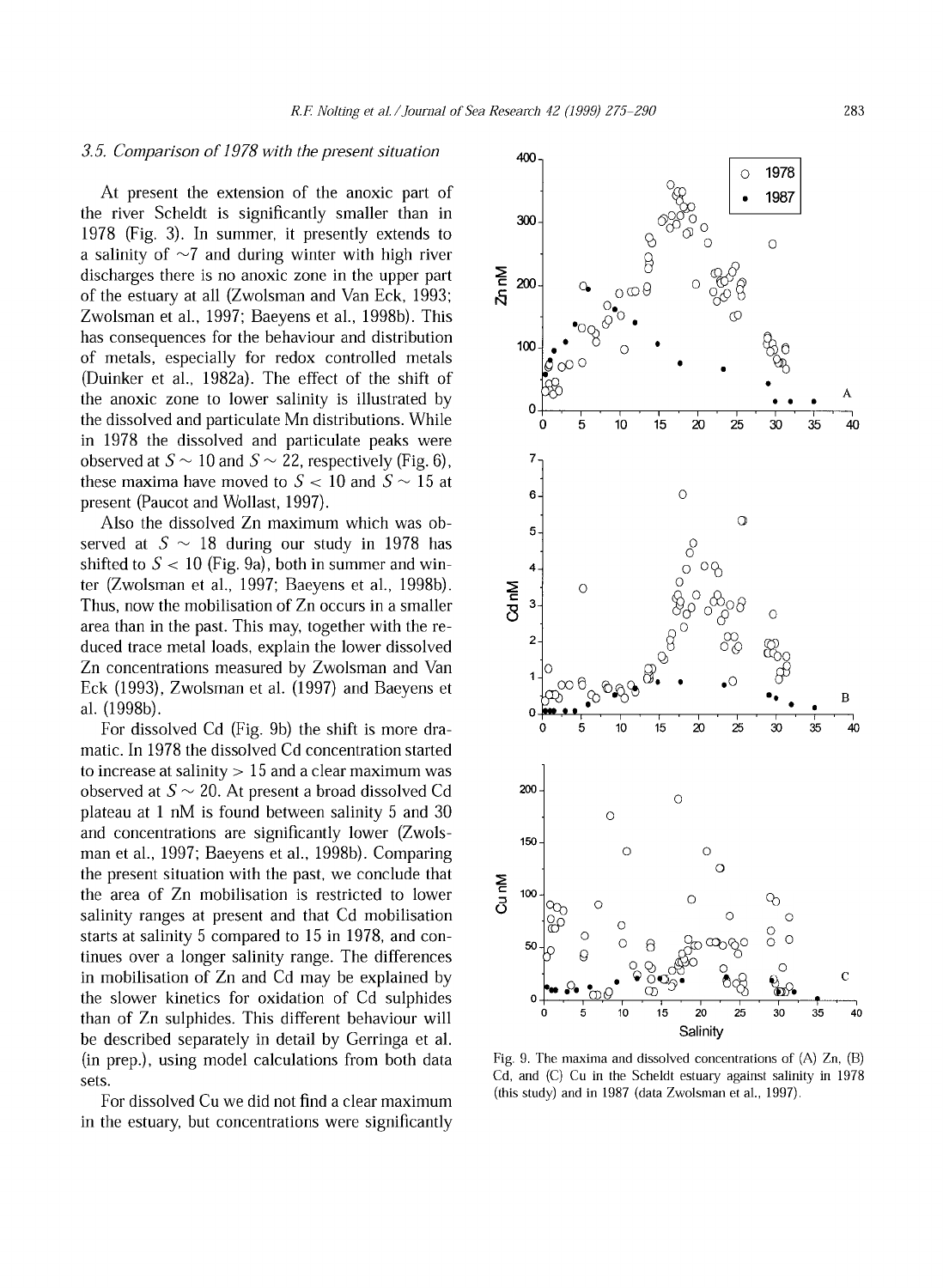| ı<br>ı<br>۹ |  |
|-------------|--|
|             |  |

| Element/Al<br>$\mu$ g/% | Ref. 1<br>1991-93<br>$n=8$ | Ref. 2<br>1993<br>$n=1$ | Ref. 3<br>1988-89<br>$n=3$ | Ref. 4<br>1987<br>$n=8$ | Ref. 5<br>1978<br>$n=1$ | This study<br>1978<br>$n=14$ |
|-------------------------|----------------------------|-------------------------|----------------------------|-------------------------|-------------------------|------------------------------|
| C <sub>d</sub>          | $2 - 3$                    | 3                       | 2                          | 3                       | 10                      | $9 \pm 2$                    |
| Cu                      | $30 - 40$                  |                         | 35                         | 48                      | 49                      | $53 \pm 10$                  |
| Zn                      | 100-200                    |                         |                            | 233                     | 260                     | $263 \pm 45$                 |
| Pb                      |                            |                         | 35                         | 46                      | 72                      | $23 \pm 6$                   |
| Ni                      | $10 - 12$                  | 10                      | 8                          | 14                      | 24                      | $34 \pm 6$                   |
| Cr                      | $30 - 40$                  |                         | 40                         | 64                      | 70                      | $60 \pm 7$                   |
| Mn                      | 200                        | 200                     |                            | 194                     |                         | $173 \pm 13$                 |
|                         |                            |                         |                            |                         |                         |                              |

Historical overview of trace metal contents of suspended matter in the river Scheldt normalised against Al. Samples collected in the upper estuary

Ref. 1. Paucot and Wollast, 1997. Ref. 2. Paucot and Wollast, 1996. Ref. 3. Regnier and Wollast, 1993. Ref. 4. Zwolsman and Van Eck, 1993. Ref. 5. Salomons and Eysink, 1981 (Al, 5.56%).

higher in 1978 (average 50 nM) than those reported recently: 10 to 30 nM (Zwolsman and Van Eck, 1993; Zwolsman et al., 1997; Paucot and Wollast, 1997; Baeyens et al., 1998b). In Fig. 9c the results of 1978 and 1987 are compared. The Cu pattern in 1987 follows the observed trend of Cd, mobilisation above salinity 5, but for 1978 no trend was observed.

Few data on dissolved Pb were published for the Scheldt estuary until recently (Baeyens et al. (1998b). The higher concentrations detected in the lower estuary during our study were not observed by the latter authors in 1995. Whether this has something to do with reduced emissions is difficult to prove, but it is clear that the dissolved Pb concentrations were significantly lower (0.5-1.0 nM) during the 1995 surveys than the values reported in the present study. Table 1 gives a historical overview of trace metal concentrations normalised against Al in SPM collected in the upper part of the estuary. It shows that Cu and Mn concentrations remained more or less constant from 1978 to 1993, but that Cd, Cr, and Ni and to a lesser extent Zn concentrations decreased significanüy. Although these data are based on different sampling periods, and the fluvial end member value is not constant throughout the year (Zwolsman and Van Eck, 1993), they indicate that the total trace metal load in the river Scheldt diminished significantly in the 1978-1993 period. The recently reported data by Baeyens et al. (1998b) are not included in the table because normalisation against Al was not possible. Comparing their recent 1995 data with those of 1978, we conclude that

especially in the upper estuary the Cu, Cd and Zn concentrations are now significanüy lower. In the lower estuary these differences are smaller.

## *3.6. K¿ values*

In order to study the particle-water interactions along the estuarine zone, distribution coefficients *K¿*  $(\text{cm}^3 \text{ g}^{-1})$ :  $K_d = P / C$  where *P* is the particulate concentration ( $\mu$ g g<sup>-1</sup>) and *C* dissolved concentration (ng  $\text{cm}^{-3}$ ), were calculated for both the leachable (reactive) fractions and total element contents at different salinities (Table 2). These calculations show that  $K_d$ ,s of Cu, Cd, Zn and Pb decrease, and that those of Ni, Fe and Mn increase with salinity, and hence with oxygen concentration and pH (Paucot and Wollast, 1997). *Ká* values for the exchangeable fraction of Cu, Pb and Ni (Table 2) follow the same trend as the  $K_d$ , s for total metal contents. Thus, because the non-reactive component is relatively constant throughout the estuary, exchange processes during estuarine mixing are sufficiently reflected in the  $K_d$  values obtained for total concentrations. Turner et al. (1992) came to the same conclusions for the river Weser.

In Fig. 10 the  $K_d$  values based on total concentrations are presented against salinity. From Table 2 and Fig. 10 it is evident that the distribution between solid and dissolved phase cannot be represented by one single value due to changing redox conditions as was also shown by Paucot and Wollast (1997). The *Ká* for Fe, for example, increases sharply up to a salinity of 15 and stays constant at higher salin-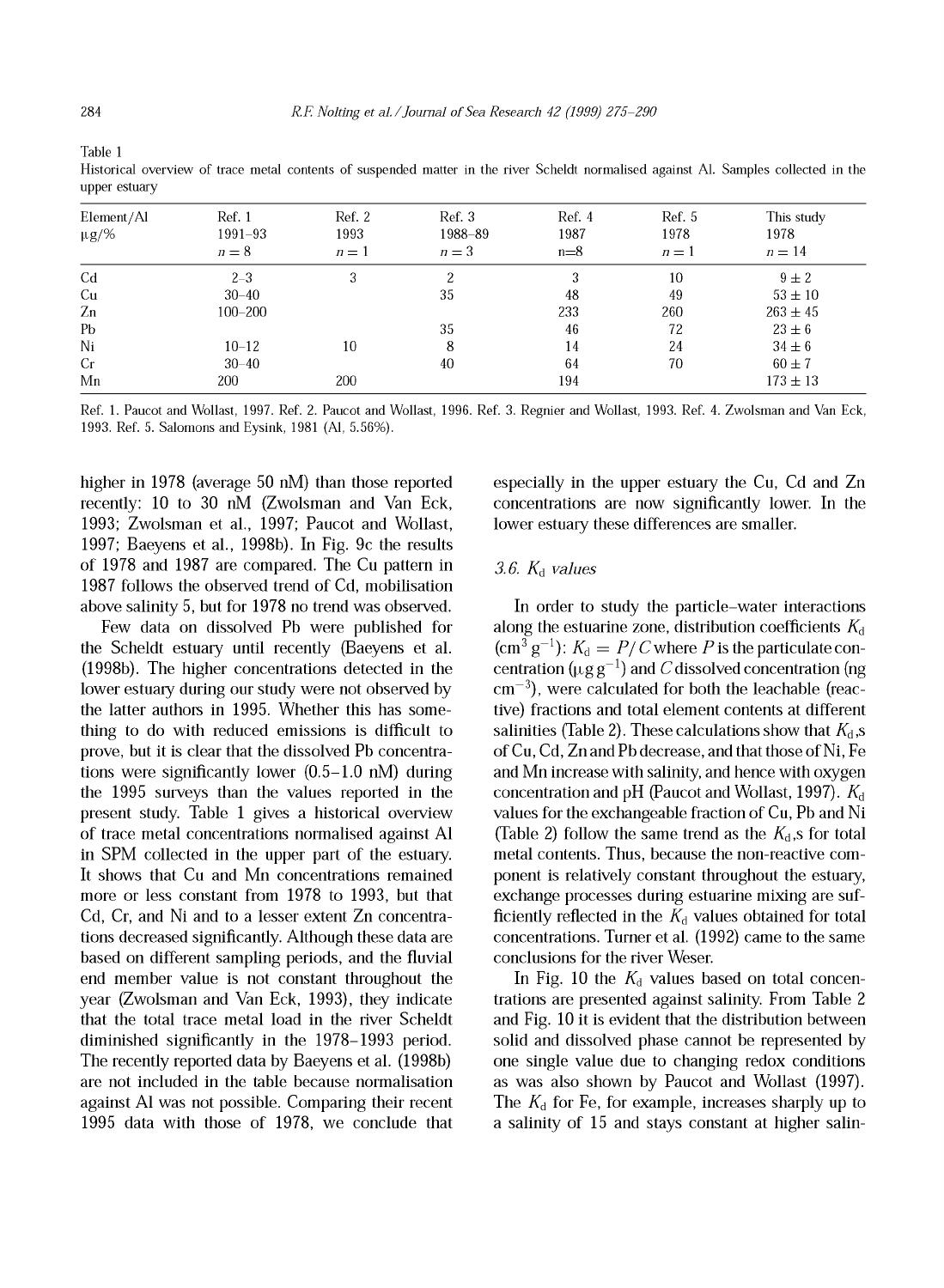| Table 2                                                                      |  |
|------------------------------------------------------------------------------|--|
| Trace metal $\log K_{\rm d}$ values in different river systems and the ocean |  |

|                                              | Salinity    | Cu                 | Cd          | Zn             | Pb          | Ni          | Fe             | Mn         |
|----------------------------------------------|-------------|--------------------|-------------|----------------|-------------|-------------|----------------|------------|
| Scheldt (This study)                         |             |                    |             |                |             |             |                |            |
| Total                                        | $1.5\,$     | 4.8                | 5.8         | 5.5            | 5.3         | $3.9\,$     | 5.4            | 3.3        |
|                                              | 5           | $4.8\,$            | $5.2\,$     | 5              | 5.2         | 3.9         | $6.1\,$        | 3.1        |
|                                              | 10          | 4.7                | 5.5         | 4.9            | 5.2         | 3.9         | 6.4            | 3.2        |
|                                              | 15<br>20    | $4.5\,$<br>$4.5\,$ | 4.7         | 4.6            | 4.8         | 4.1         | $6.9\,$        | 3.6        |
|                                              | 25          | $4.8 - 4.9$        | 4.7<br>4.6  | 4.6<br>4.5     | 4.8<br>5    | 4.3<br>4.5  | 6.9<br>$6.9\,$ | 4.8<br>5.4 |
|                                              | 30          | 4.5                | 4.4         | 4.6            | 4.9         | 4.9         | $6.9\,$        | 5.6        |
| Exchangeable                                 | 1.5         | 4.6                |             | 5.4            | 4.9         | 3.6         | 4              | 3.2        |
|                                              | 15          | 4.4                |             | 4.5            | 4.6         | 3.7         | 6.4            | 3.5        |
|                                              | 30          | 4.3                |             | 4.5            | 4.6         | 4.6         | 6.4            | 5.5        |
| Paucot and Wollast, 1997                     |             |                    |             |                |             |             |                |            |
| Low                                          | $4.7 - 5.7$ | $5.2 - 6.3$        | $4.6 - 5.2$ |                | $3.5 - 3.9$ |             |                |            |
| High                                         | $4.2 - 5.6$ | $3.9 - 5.3$        | $4.3 - 4.6$ |                | $3.8 - 4.2$ |             |                |            |
| Monteny et al., 1993                         |             |                    |             |                |             |             |                |            |
|                                              | 1.5         | 5.1                |             | 4.6            |             |             |                |            |
|                                              | 15<br>30    | 4.7<br>4.4         |             | 4.4<br>4.6     |             |             |                |            |
|                                              |             |                    |             |                |             |             |                |            |
| Valenta et al., 1986                         | 15          | 5                  | 4.5         |                | 6.2         |             |                |            |
|                                              |             |                    |             |                |             |             |                |            |
| Weser, Turner et al., 1992                   |             |                    |             |                |             |             |                |            |
| Total                                        | $0 - 30$    | 4.1                | 4.1         | $4.8\,$        | 6.2         | $4.3\,$     | $7.4\,$        | 5.5        |
| Exchangeable                                 | $0 - 30$    | 3.6                |             | $4.6\,$        | 5.8         | 3.7         | $6.6\,$        | 5.5        |
| Humber, Turner et al., 1993                  |             |                    |             |                |             |             |                |            |
|                                              | 1.5         |                    | 3.5         | $3.9\,$        |             |             | $3.9\,$        |            |
|                                              | 30          |                    | 2.9         | $\overline{4}$ |             |             | 5              |            |
| Rhine, Salomons et al., 1981                 |             |                    |             |                |             |             |                |            |
|                                              | $1.5\,$     |                    | $3.5\,$     | $3.3\,$        |             |             |                |            |
|                                              | $30\,$      |                    | 2.7         | 3.5            |             |             |                |            |
| North Sea estuaries, Balls, 1989             |             |                    |             |                |             |             |                |            |
|                                              |             | $4.0 - 5.0$        | $3.5 - 5.0$ | $4.0 - 5.0$    | $5.0 - 7.0$ | $4.0 - 4.5$ |                |            |
| Hudson, Li et al., 1984                      |             |                    |             |                |             |             |                |            |
|                                              | $1.5\,$     |                    | $4.2\,$     | 4.1            |             |             |                |            |
|                                              | 30          |                    | 3.6         | 3.2            |             |             |                |            |
| Oceans (surface water), Valenta et al., 1986 |             |                    |             |                |             |             |                |            |
|                                              |             | 6.1                | $4.5 - 4.9$ |                | $6.3 - 6.5$ |             |                |            |
| Atlantic Ocean (surface), Helmers, 1996      |             |                    |             |                |             |             |                |            |
|                                              |             | $4.5 - 5.9$        | $5.1 - 6.2$ |                | $4.7 - 6.4$ |             |                |            |

ity. The *K¿* for Mn remains constant to a salinity of 20 and increases more than one order of magnitude at higher salinity. These changes in *K¿* are caused by the oxidation of dissolved (reduced) Fe and Mn in the water column and formation of solid (hydroxy)oxides, first the kinetically more rapid Fe, followed by Mn at higher oxygen concentrations in accordance with known redox sequences (Froelich et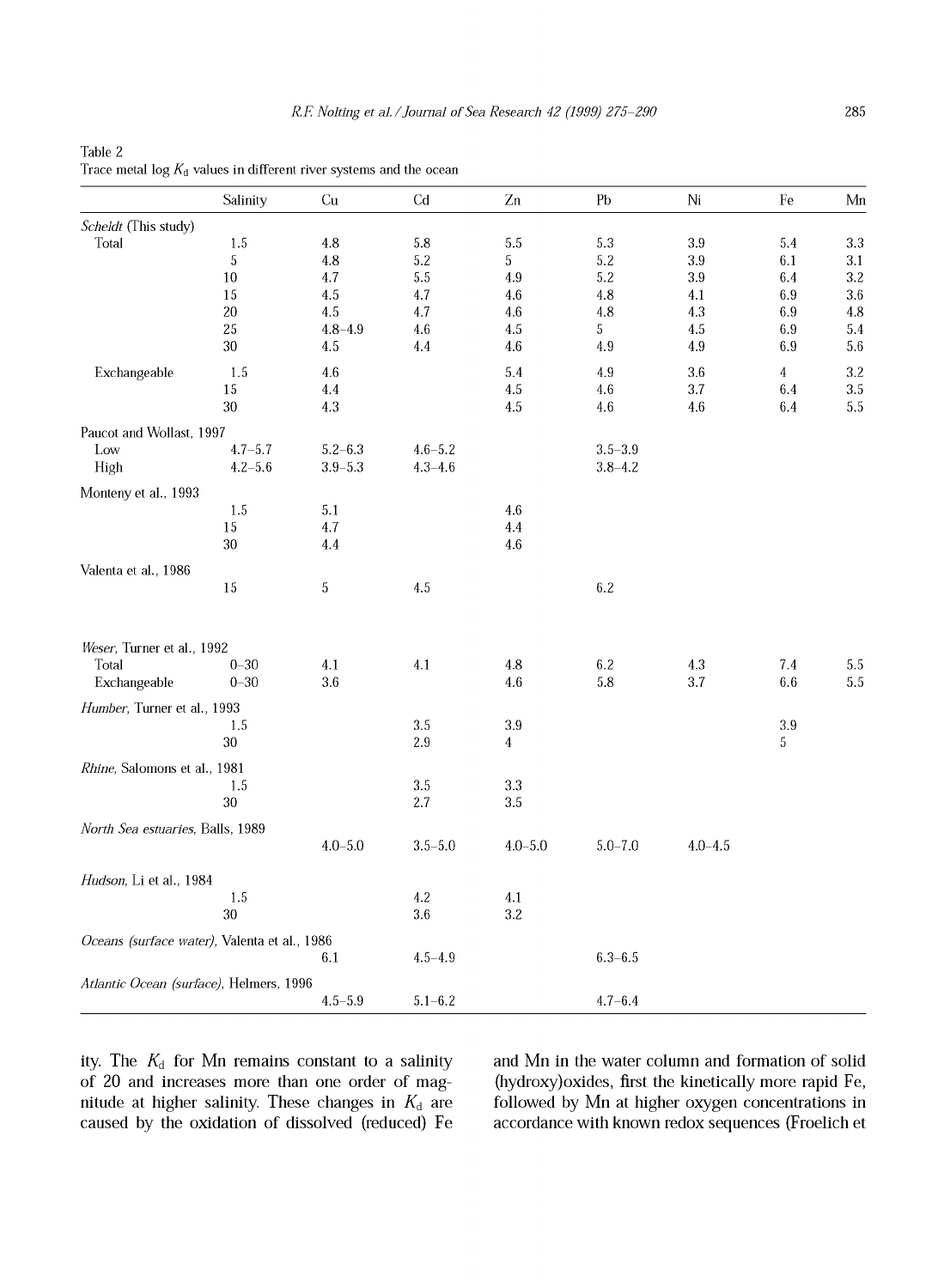

Fig. 10. *Kd* values of Cu, Cd, Mn, Ni, Zn, Pb and Fe calculated for distinct salinities along the Scheldt estuary.

al., 1979). The  $K_d$  values of Zn, Cd, Pb and Cu show more or less the reverse behaviour of Fe; high *K¿* values in the low salinity range, decreasing between  $S = 10-15$  due to oxidation of sulphides and mo-

bilisation, and then remaining constant at  $S > 15$ . The  $K_d$  decrease of Cd is orders of magnitude lower in the early stages of mixing. Ni follows the pattern of Mn, oxidation and removal between salinity 15 and 20, although the increase is not so dramatic. These observations confirm the strong correlation between Ni and Mn in the Scheldt estuary described by Zwolsman and Van Eck (1993).

Our mean  $K_d$  values are in line with those reported for Cu, Cd, Ni, Mn and Zn by Paucot and Wollast (1996, 1997), for Cu by Valenta et al., (1986) and Monteny et al. (1993), and for Cd by Turner (1996) (Table 2). The *Ká* values of Paucot and Wollast (1997) with higher values for Cu, Cd, Zn and lower values for Ni at low salinity may be due to the existence of small zones of low oxygen concentrations in the upper estuary to salinity 5-7, compared to  $S = 15$  in 1978. However, apart from redox reactions, an important factor determining dissolved Cu is the dissolved ligand concentration (Van den Berg et al., 1987; Gerringa et al., 1996a,b). This is to a lesser extent also true for Zn. Zn shows a contrasting behaviour in different studies: decreasing  $K_d$ with increasing salinity (this study), no change with salinity (Monteny et al., 1993), and an increase with salinity in the Weser estuary (Turner et al., 1993). A closer look at the *K¿* values for Zn in our study shows an almost linear change with salinity in the anoxic zone. Apparently Zn is mobilised/oxidised already at low oxygen concentrations.

Turner et al. (1992) reported the sequence of magnitude for  $K_d$ ,s from the Weser estuary as follows:  $Fe > Mn$ ,  $Pb > Zn > Ni > Cd$ . Cu. This sequence was based on one value over the whole salinity regime, not taking redox affects into account. Only at a salinity of 30 in the Scheldt estuary is the sequence similar to those given by Paucot and Wollast (1997) and to what was found for the Weser by Turner et al. (1992) (Table 3).

Turner et al. (1992) showed that *K¿* values depended on SPM concentrations in the Weser estuary, with higher values for Cu, Pb, Zn and Ni at low suspended load, whereas in the Scheldt estuary the highest values for Cd, Cu, Pb and Zn were at higher suspended loads. Normally trace metal concentrations in SPM are lower in the high turbidity zone due to mixing of fine fluvial particles with high trace metal content and coarse particles with low trace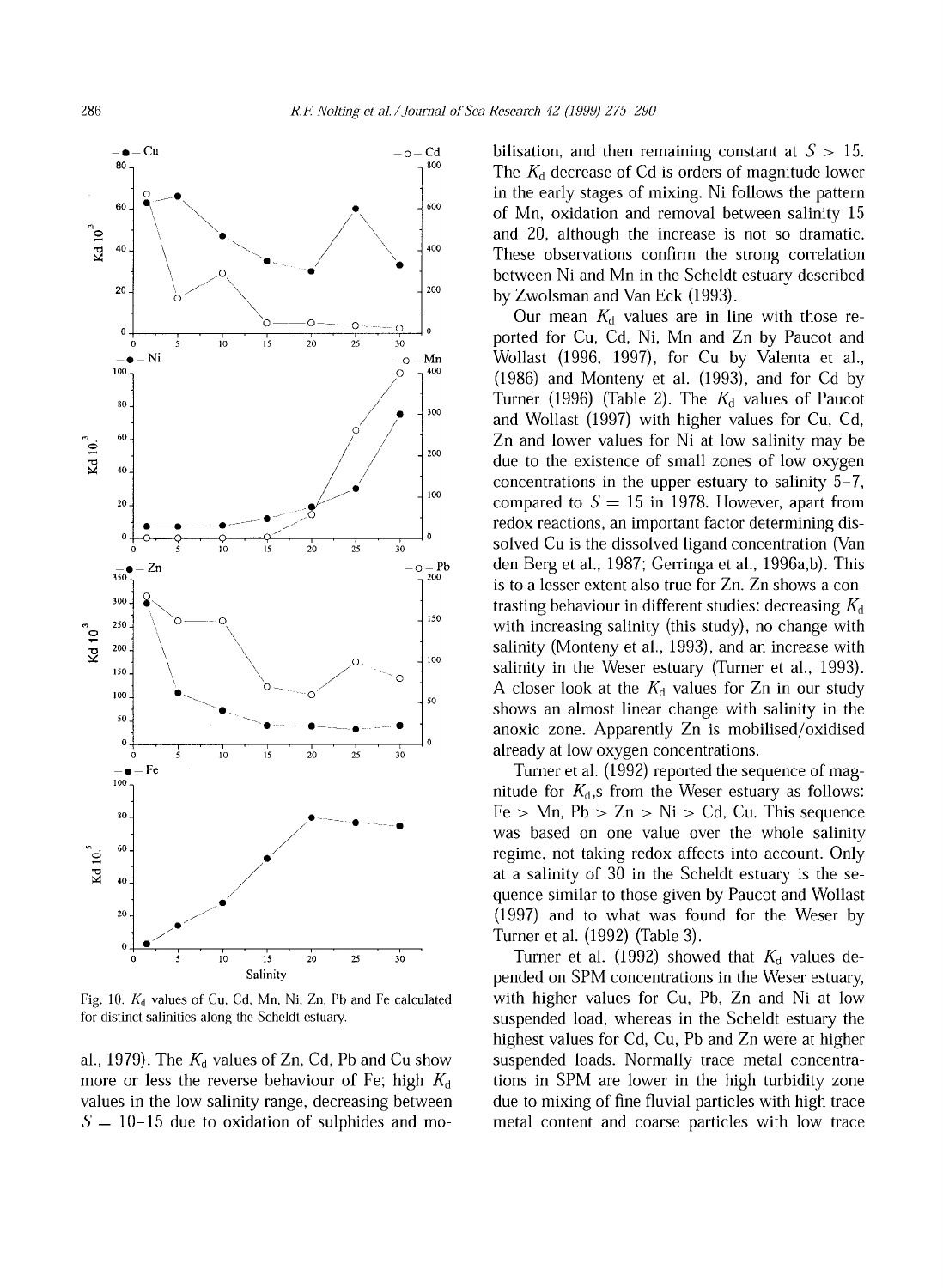

Fig. 11. Total concentrations of particulate Cu, Cd, Pb, Zn, Ni ( $\mu$ g g<sup>-1</sup>) and Fe (%) as function of the amount of suspended matter (mg  $dm^{-3}$ ).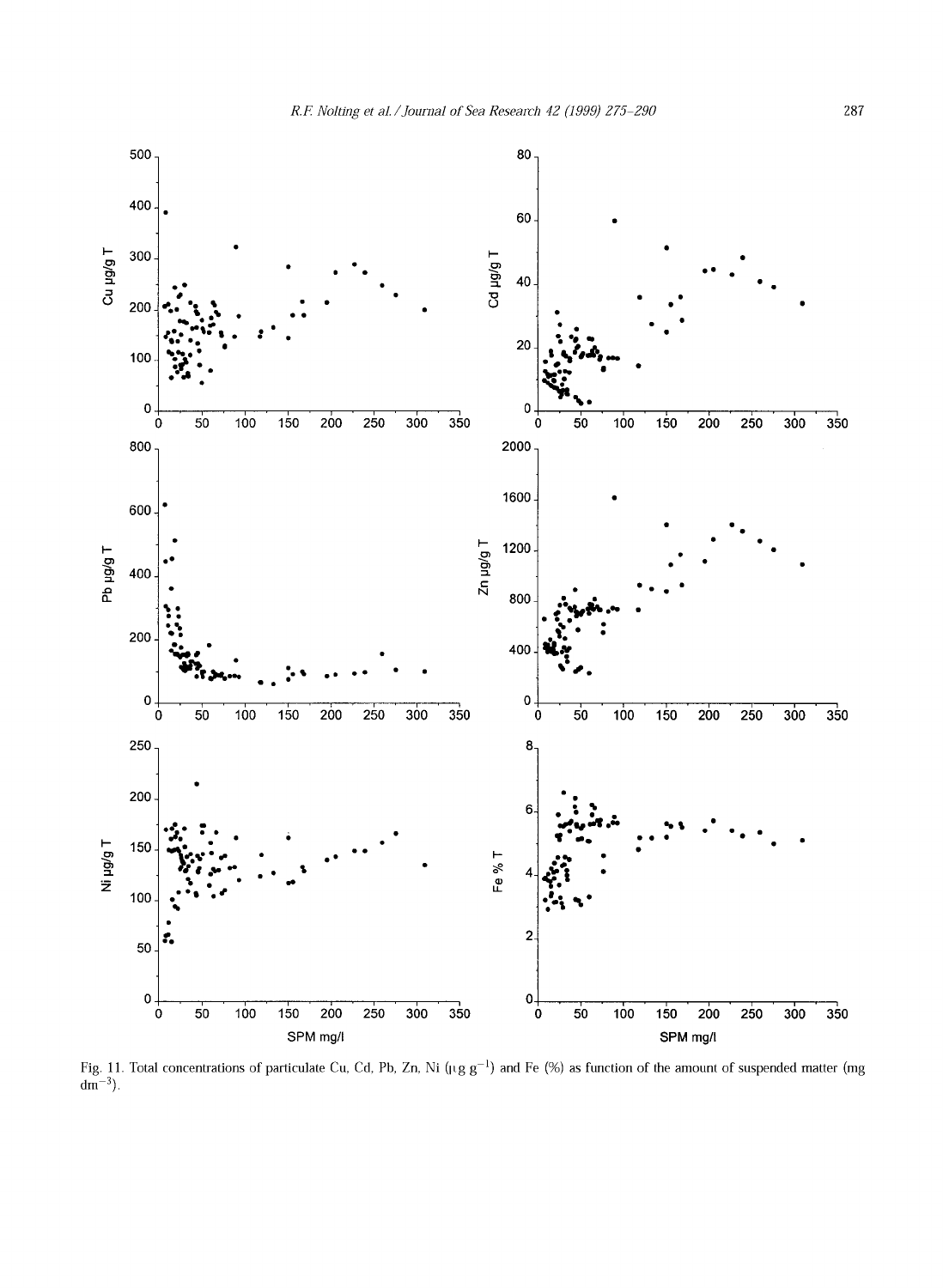| Salinity | $K_{\rm d}$                                 |                    |                        |                 |  |  |  |  |
|----------|---------------------------------------------|--------------------|------------------------|-----------------|--|--|--|--|
|          | 10 <sup>6</sup>                             | $10^{5}$           | 10 <sup>4</sup>        | 10 <sup>3</sup> |  |  |  |  |
| 1.5      |                                             | Fe, Cd, Zn, $Pb >$ | $Cu$ >                 | Ni, Mn          |  |  |  |  |
| -5       | Fe                                          | $Cd$ , $Zn >$      | Pb, $Cu$ >             | Ni. Mn          |  |  |  |  |
| 10       | Fe >                                        | $Cd$ , $Pb >$      | $Zn$ , $Cu >$          | Ni, Mn          |  |  |  |  |
| 15       | Fe >                                        |                    | Cd, Ni, Zn, Cu, Pb $>$ | Mn              |  |  |  |  |
| $20\,$   | Fe >                                        |                    | Pb, Mn, Cd, Zn, Cu, Ni |                 |  |  |  |  |
| 25       | Fe >                                        | Mn, $Pb$ >         | Cu, Cd, Zn, Ni         |                 |  |  |  |  |
| 30       | Fe >                                        | Mn >               | Pb. Ni. Zn. Cu. Cd.    |                 |  |  |  |  |
|          | <i>In the Weser</i> , Turner et al. (1992): |                    |                        |                 |  |  |  |  |
|          | Fe >                                        | Mn. $Pb$ >         | $Zn > Ni > Cd$ , Cu    |                 |  |  |  |  |

Table 3 Sequence and magnitude of  $K_d$  values as a function of salinity in the river Scheldt

metal contents. This appeared not to be so in the Scheldt estuary in 1978. We believe that the high degree of contamination in the Scheldt in 1978 was responsible for this peculiar situation, as can be evidenced by plotting the trace metal content in the SPM against the concentration of SPM (Fig. 11). These plots show that with increasing concentration of SPM the Cd, Cu and Zn concentrations in the SPM increase as well. Only Pb shows the pattern normally observed in moderately polluted estuaries (Duinker et al., 1982b).

## **4. Conclusions**

High concentrations of Cu, Cd, Zn, Ni and Cr were detected in the SPM in the upper estuarine part of the Scheldt in 1978. Due to the mineralisation of the high organic load in 1978, anoxic conditions extending to salinity 15 were found in the upper part of the estuary. This anoxic zone had a significant impact on the redox chemistry of dissolved and particulate trace metals. At present the heavy metal load in the river Scheldt has decreased considerably, and, as a consequence of the reduced anthropogenic organic load, the anoxic zone has shifted in an upstream direction. This shift affects the dissolved trace metal distributions significantly, and has moved the mid-estuarine maximum, as observed in 1978, to less saline waters. Also, the zone in which mobilisation takes place has become smaller than in 1978 and now extends to salinity 7. There are numerous processes regulating particulate trace metal concentrations, but the main factor controlling the metal gradient in the SPM is the mixing of fluvial-derived material with less polluted marine material.

Although  $K_d$  values can inform us about the redistribution of metals between the dissolved- and the particulate phase in estuaries, conclusions about mobilisation/removal processes can only be made if more parameters are taken into account and a range of  $K_d$  values covering the whole salinity regime determined.

## **Acknowledgements**

We thank the crew of RV *Eider* for their help and care during sampling. Jeroen de Jong and especially Wim van Raaphorst gave valuable comments on previous versions of the manuscript. The comments and advice given by three anonymous reviewers improved the manuscript significantly. This is publication number 3351 of the Netherlands Institute for Sea Research (NIOZ).

# **References**

- Balls, P.W., 1989. The partition of trace metals between dissolved and particulate phases in European coastal waters: a compilation of field data and comparison with laboratory studies. Neth. J. Sea Res. 23, 1-14.
- Baeyens, W., Elskens, M., Gillain, G., Goeyens, L., 1998a. Biogeochemical behaviour of Cd, Cu, Pb and Zn in the Scheldt estuary during the period 1981-1983. Hydrobiologia 366, 15- 44.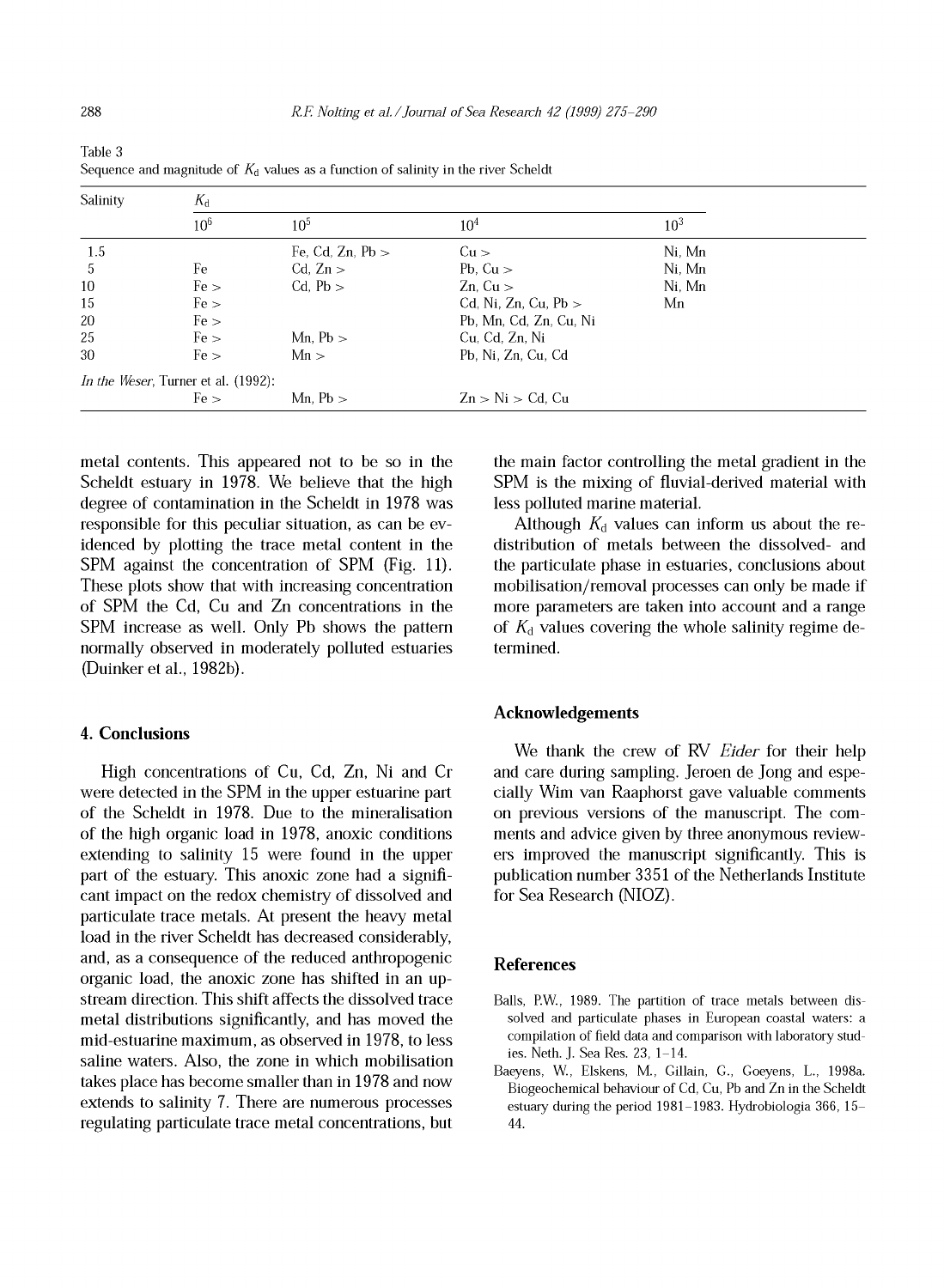- Baeyens, W., Parmentier, K., Goeyens, L., Ducastel, G., De Gieter, M., Leermakers, M., 1998b. The biogeochemical behaviour of Cd, Cu, Pb and Zn in the Scheldt estuary: results of the 1995 surveys. Hydrobiologia 366, 45-62.
- Billen, C., 1975. Nitrification in the Scheldt estuary. Estuar. Coast. Mar. Sei. 3, 79-89.
- Danielsson, L.G., Magnusson, B., Westerlund, S., 1978. An improved metal extraction procedure for the determination of trace metals in sea waters by A.A.S. with electrothermal atomization. Anal. Chim. Acta 98, 47-57.
- Duinker, J.C., Nolting, R.F., 1977. Dissolved and particulate trace metals in the Rhine estuary and the Southern Bight. Mar. Poll. Bull. 8, 65-712.
- Duinker, J.C., Nolting, R.F., 1978. Mixing, removal and mobilization of trace metals in the Rhine estuary. Neth. J. Sea Res. 12, 205-223.
- Duinker, J.C., Van Eck, G.T.M., Nolting, R.F., 1974. On the behaviour of copper, zinc, iron and manganese, and evidence for mobilization processes in the Dutch Wadden Sea. Neth. J. Sea Res. 8, 214-239.
- Duinker, J.C., Nolting, R.F., Van der Sloot, H.A., 1979a. The determination of suspended metals in coastal waters by different sampling and processing techniques (filtration, centrifugation). Neth. J. Sea Res. 13, 282-297.
- Duinker, J.C., Wollast, R., Billen, C., 1979b. Behaviour of manganese in the Rhine and Scheldt estuaries. II. Geochemical cycling. Estuar. Coast. Mar. Sei. 9, 727-738.
- Duinker, J.C., Nolting, R.F., Michel, D., 1982a. Effects of salinity, pH and redox conditions on the behaviour of Cd, Zn, Ni and Mn in the Scheldt Estuary. Thalassia Jugosl. 18, 191-201.
- Duinker, J.C., Hillebrand, M.T.J., Nolting, R.F., Wellershaus, S., 1982b. The river Elbe: Processes affecting the behaviour of metals and organochlorines during estuarine mixing. Neth. J. Sea Res. 15, 141-169.
- Figuères, G., Martin, J.M., Meybeck, M., 1978. Iron behaviour in the Zaire estuary. Neth. J. Sea Res. 12, 329-337.
- Froelich, P.N., Klinkhammer, M.L., Bender, N.A., Luedtke, G.R., Heath, G., Cullen, D., Dauphin, P., 1979. Early oxidation of organic matter in pelagic sediments of the Eastern Equatorial Pacific: suboxic diagenesis. Geochim. Cosmochim. Acta 43, 1075-1090.
- Gerringa, L.J.A., Poortvliet, T.C.W., Hummel, H., 1996a. Comparison of chemical speciation of copper in the Oosterschelde and Westerschelde, Netherlands. Estuar. Coast. Shelf Sei. 42, 629-643.
- Gerringa, L.J.A., Poortvliet, T.C.W., Hummel, H., 1996b. Erratum. Comparison of chemical speciation of copper in the Oosterschelde and Westerschelde, Netherlands. Estuar. Coast. Shelf Sei. 43, 135.
- Gerringa, L.J.A., Hummel, H., Moerdijk-Poortvliet, T.C.W., 1998. Relations between copper and salinity, dissolved and particulate carbon in the Oosterschelde and Westerschelde, Netherlands. J. Sea Res. 40, 193-203.
- Helmers, E., 1996. Trace metals in suspended particulate matter of Atlantic Ocean surface water (40°N to 20°S). Mar. Chem. 53, 51-67.
- Hunter, K.A., Leonard, M.W., 1988. Colloid stability and ag-

gregation in estuaries: 1. Aggregation kinetics of riverine dissolved iron after mixing with seawater. Geochim. Cosmochim. Acta 52, 1123-1130.

- Kinrade, J.D., Van Loon, J.C., 1974. Solvent extraction for use with flame atomic absorption spectrometry. Anal. Chem. 45, 1894-1898.
- Li, Y.H., Burkhardt, L., Teraoka, H., 1984. Desorption and coagulation of trace elements during estuarine mixing. Geochim. Cosmochim. Acta 48, 1879-1884.
- Monteny, F., Elskens, M., Baeyens, W., 1993. The behaviour of copper and zinc in the Scheldt estuary. Neth. J. Aquat. Ecol. 27, 279-286.
- Nihoul, J.C.J.F., Ronday, F., Peters, J.J., Sterling, A., 1978. Hydrodynamics of the Scheldt estuary. In: Nihoul, J.C.J.F. (Ed.), Hydrodynamics of Estuaries and Fords. Elsevier, Amsterdam, pp. 27-53.
- Nolting, R.F., Sundby, B., Duinker, J.C., 1990. The behaviour of minor and major elements in suspended matter in the Rhine and Meuse rivers and estuary. Sei. Total Environ. 97/98, 169- 180.
- Paalman, M., 1997. Processes affecting the distribution and speciation of heavy metals in the Rhine/Meuse estuary. Meded. Fac. Aardwet. Univ. Utrecht 148, 89-105.
- Paucot, H., Wollast, R., 1996. Distribution and behaviour of trace metals in the Scheldt estuary in the period 1991-1994. Bull. Soc. R. Sei. Liège 65 (1), 147-150.
- Paucot, H., Wollast, R., 1997. Transport and transformation of trace metals in the Scheldt estuary. Mar. Chem. 58, 229-244.
- Rantala, R.T.T., Loring, D.H., 1977. A rapid determination of 10 elements in marine suspended particulate matter by atomic absorption spectrophotometry. Atom. Absorp. Newsl. 16, 512- 520.
- Regnier, P., Wollast, R., 1993. Distribution of trace metals in suspended matter of the Scheldt estuary. Mar. Chem. 43, 3- 19.
- Regnier, P., Wollast, R., Steefel, C.I., 1997. Long-term fluxes of reactive species in macrotidal estuaries: estimates from a fully transient, multicomponent reaction-transport model. Mar. Chem. 58, 127-145.
- Salomons, W., Eysink, W.D., 1981. Pathways of mud and particulate trace metals from rivers to the southern North Sea. Holocene marine sedimentation in the North Sea Basin. Spec. Publ. Int. Assoc. Sedimentol. 5, 429-450.
- Salomons, W., Mook, W.G., Eysink, G., 1981. Biochemical and hydrodynamic processes affecting heavy metals in rivers, lakes and estuaries. Delft Hydraulics Laboratory, Publication no. 253.
- Sholkovitz, E.R., 1978. The flocculation of dissolved Fe, Mn, Al, Cu, Ni, Co and Cd during estuarine mixing. Earth Planet. Sei. Lett. 41, 77-86.
- Stronkhorst, J., 1993. The environmental risks of pollution in the Scheldt estuary. Neth. J. Aquat. Ecol. 27, 383-393.
- Turner, A., 1996. Trace-metal partitioning in estuaries: importance of salinity and particle concentration. Mar. Chem. 54, 27-39.
- Turner, A., Millward, G.E., Schuchard, B., Schirmer, M., Prange,